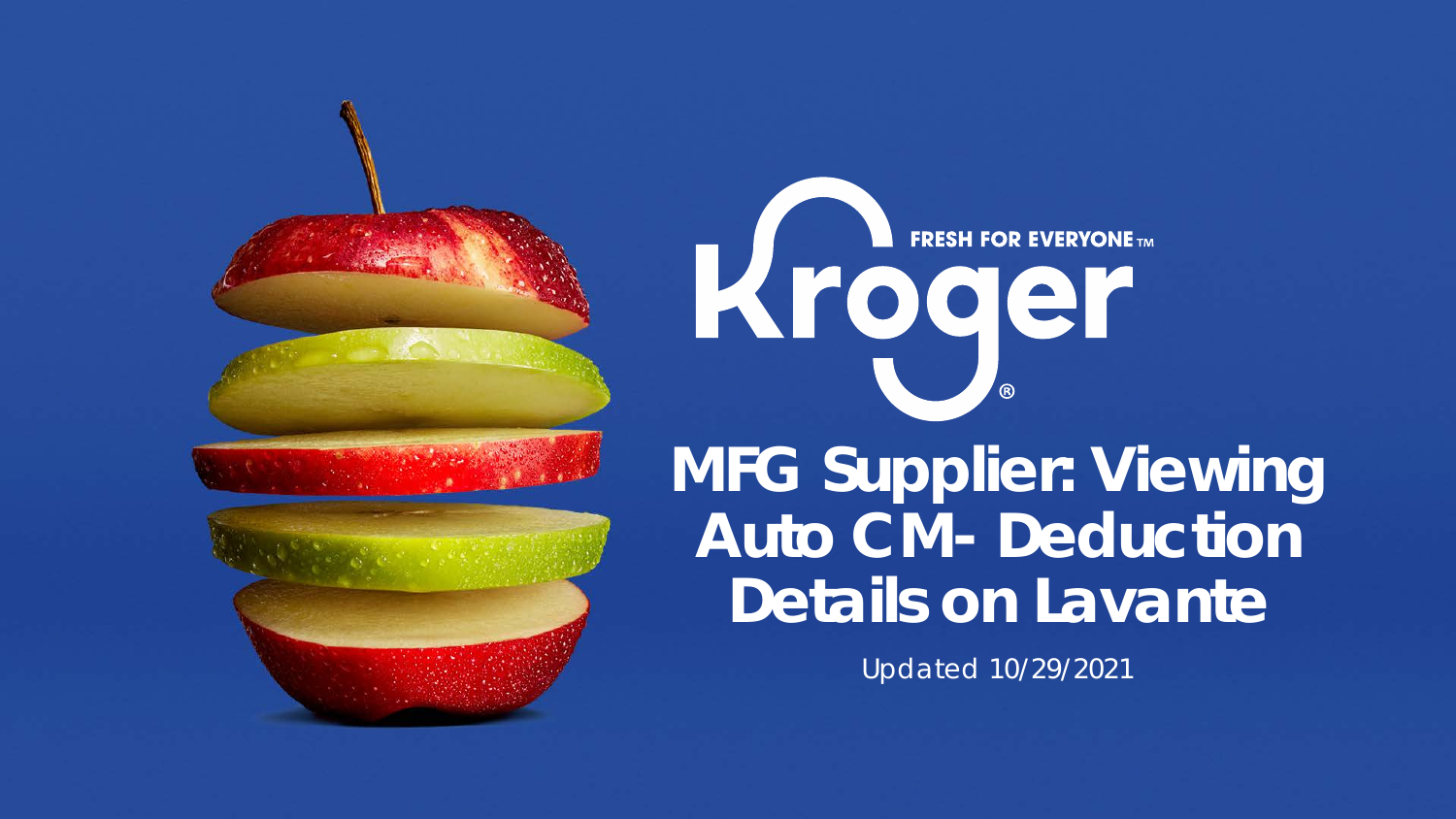#### **"Auto CM" Invoice Payment Adjustment Overview:**

Auto CM Payable Adjustments are now used by our payables system to offset discrepancies between suppliers' invoices and the received PO details.

These deduction will appear on your remittance detail with "Auto- CM" in front of the original invoice number submitted by the supplier.

Example below from remittance export :

|                   | <b>Payments Search</b>                  |                |                                    |                 |                     |                     |                            |                              |        |                            |             |                                         |                |              |        |                     |                                |         |
|-------------------|-----------------------------------------|----------------|------------------------------------|-----------------|---------------------|---------------------|----------------------------|------------------------------|--------|----------------------------|-------------|-----------------------------------------|----------------|--------------|--------|---------------------|--------------------------------|---------|
| Payment<br>Ref No | Settlement Remittance Invoice<br>number | method         | Number                             | Invoice<br>Date | Payment<br>Currency | Invoice<br>Currency | Gross<br>invoice<br>amount | Deduction Discount<br>Amount | Amount | Net invoice Paid<br>amount | Amount      | CheckAmo CheckStat Payment # Of<br>lunt | us             | Ref Date     | Claims | <b>PO</b><br>Number | <b>Division</b>                | Store # |
| 1046031           | 1046031                                 | <b>NETTING</b> | AUTO CM- 10/21/2021 USD<br>7203062 |                 |                     | <b>USD</b>          | $-3.498.78$                | 0.00                         | 0.00   | $-3,498.78$                | $-3,498.78$ | 0.00                                    | <b>CLEARED</b> | 11/08/2021 0 |        | 1062806             | $750 -$<br>Compton<br>Creamery | 001299  |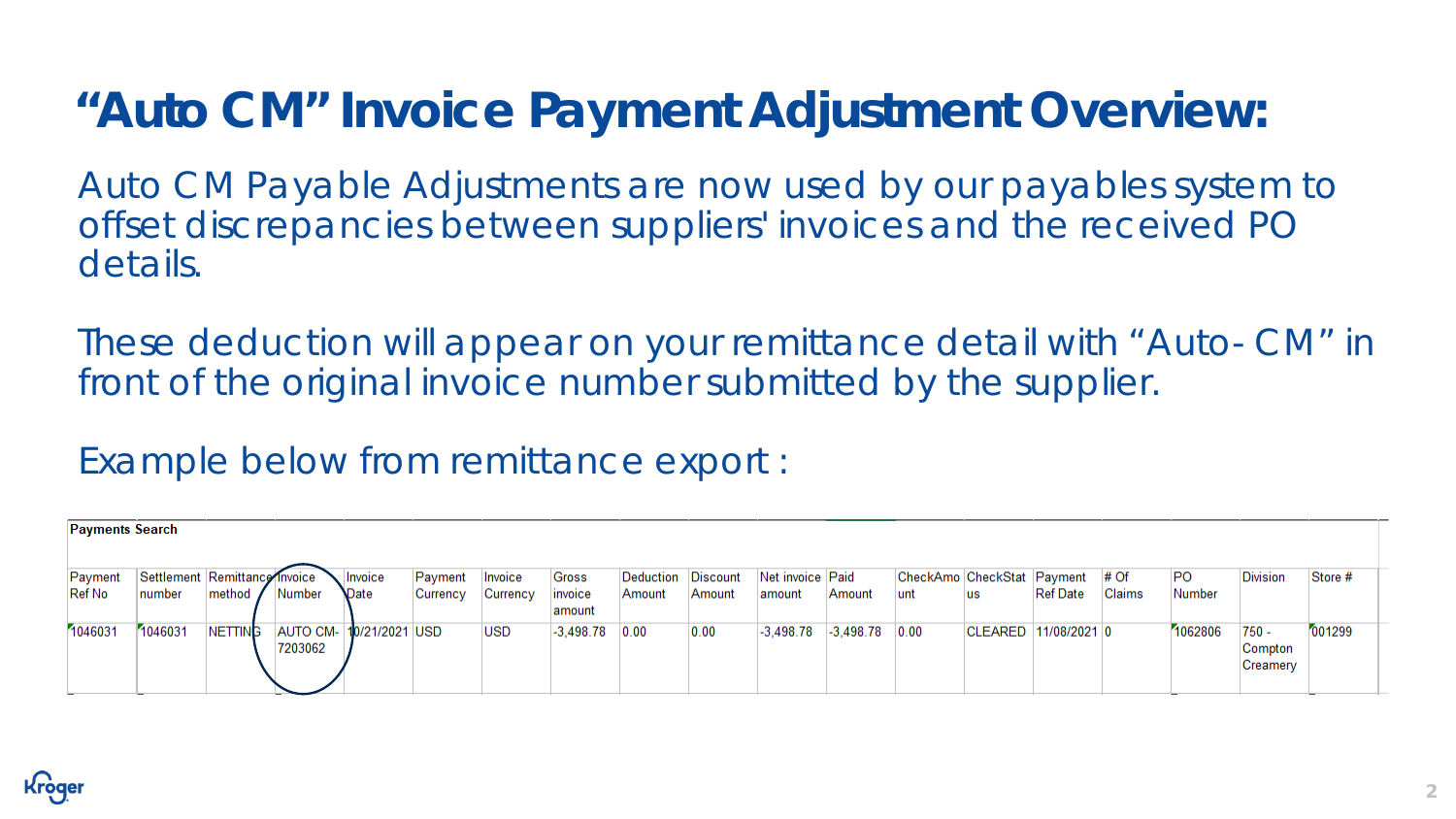## **"Auto CM" Adjustment Reason Codes:**

 $\sim 6$ 

| <b>Adjustment Code</b>                          | <b>Adjustment Reason</b>                    |
|-------------------------------------------------|---------------------------------------------|
| 01D-Promo Allowance Due                         | Promo Allowance Due                         |
| 02D-Promo Allowance Difference                  | Promo Allowance Difference                  |
| 03D-Purchase Order Cost Difference - Debit Memo | Purchase Order Cost Difference - Debit Memo |
| 04D-Short/Damage/Do Not Pick - Debit Memo       | Short/Damage/Do Not Pick - Debit Memo       |
| 04C-Overage - Credit Memo                       | Overage - Credit Memo                       |
| 06D-UPC Discrepancy/Shortage/Do Not Stock ITM   | UPC Discrepancy/Shortage/Do Not Stock ITM   |
| 06C-UPC Discrepancy/Overage                     | <b>UPC Discrepancy/Overage</b>              |
| 11Q-Reject Quality Assurance                    | <b>Reject Quality Assurance</b>             |
| <b>RTV-Return to Vendor</b>                     | <b>Return to Vendor</b>                     |

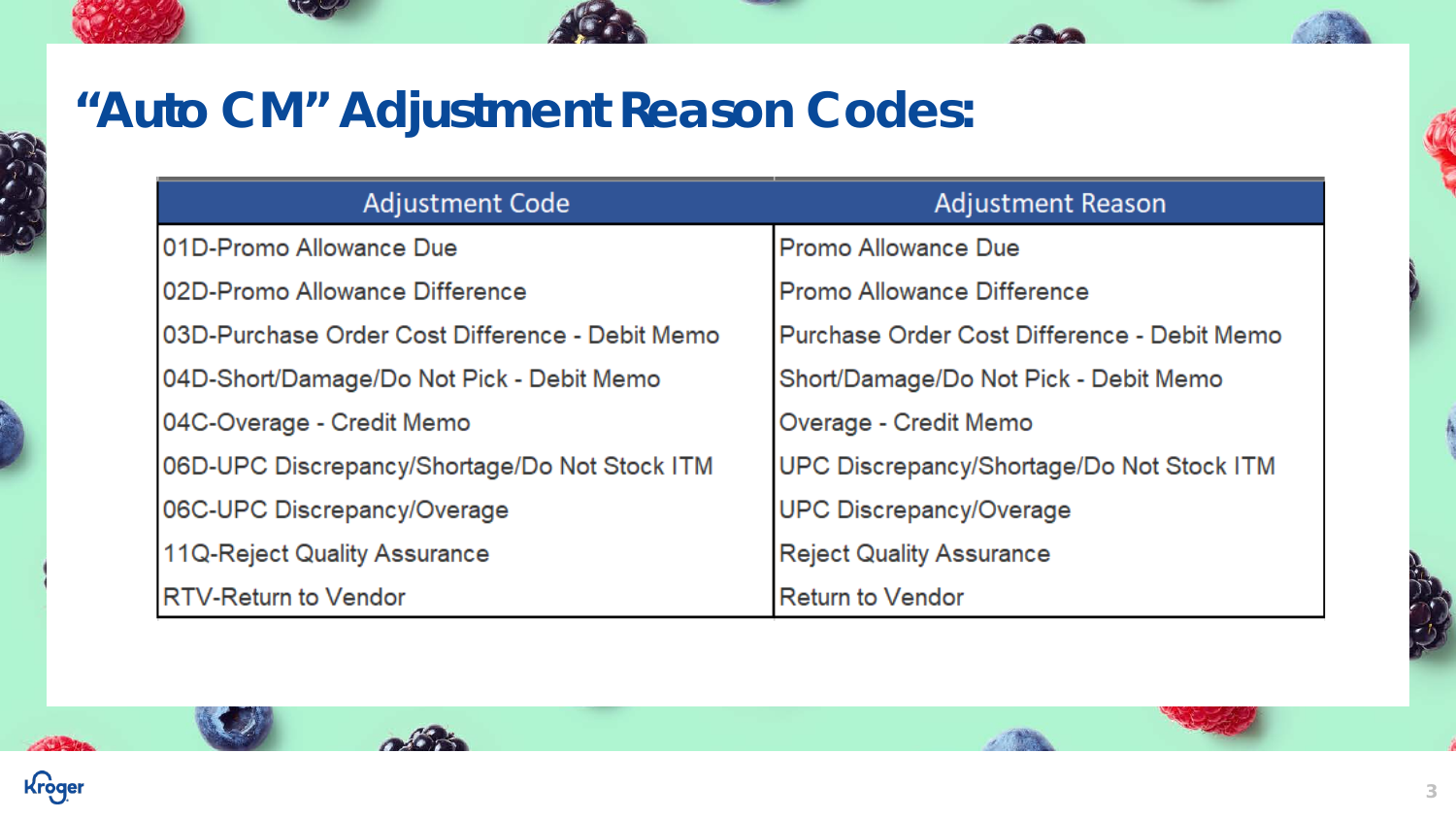

**"Auto CM-" invoice detail appears on the original invoice submitted by the supplier when the detail ingested into Lavante**

**The following instructions will help you navigate to this detail on the Lavante Platform.**

*\* Please note detail is not created by Lavante. Lavante is displaying date made available once remittance is created from Kroger MFG payable systems. Any concerns over missing or incomplete detail related to "Auto CM-" deductions needs to be address with [rascmfgpayables@kroger.com](mailto:rascmfgpayables@kroger.com)*

*Please allow 1-3 business days for remittance detail to appear.* 

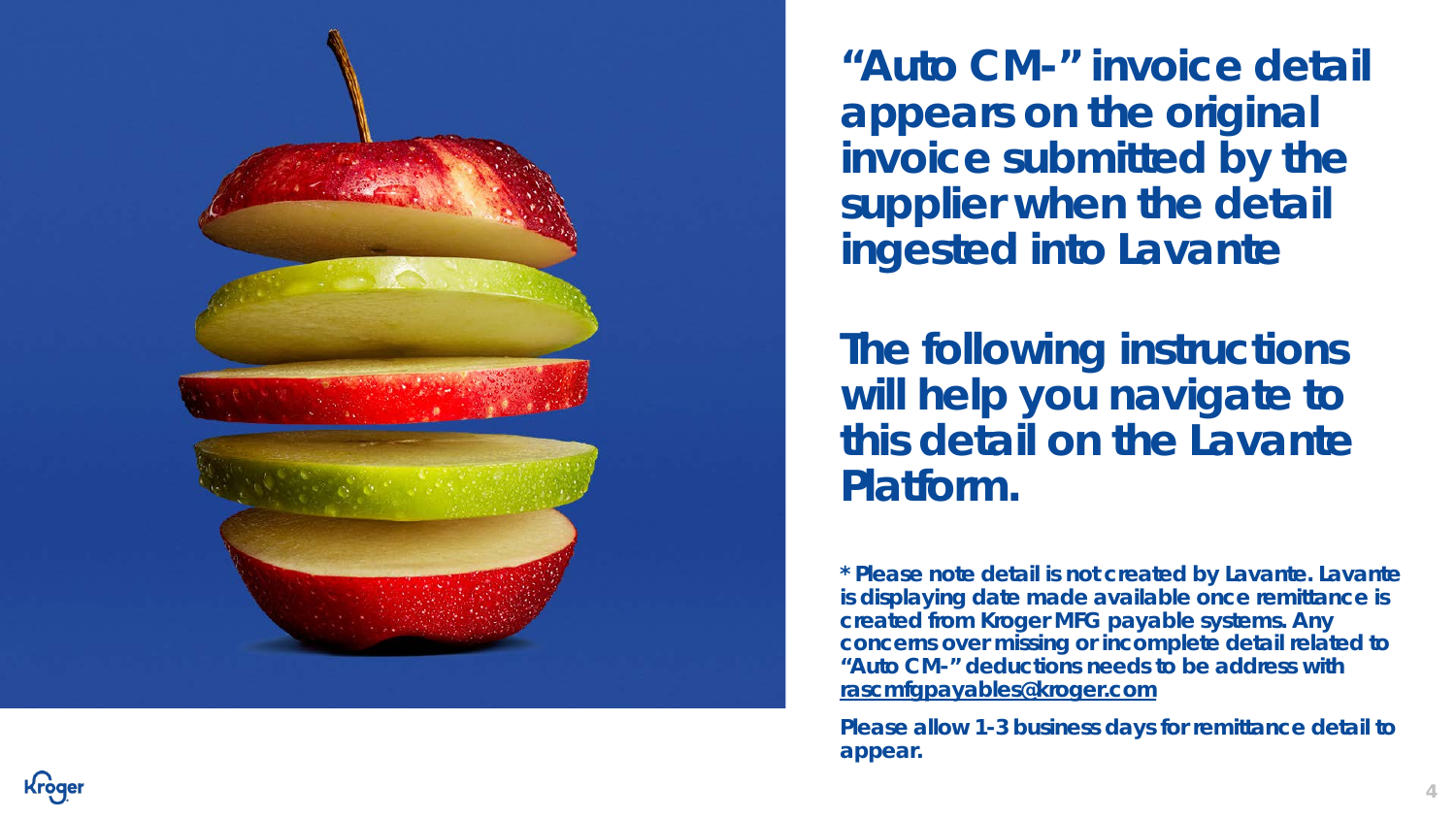## **How to view and export "Auto CM-" details from Lavante**

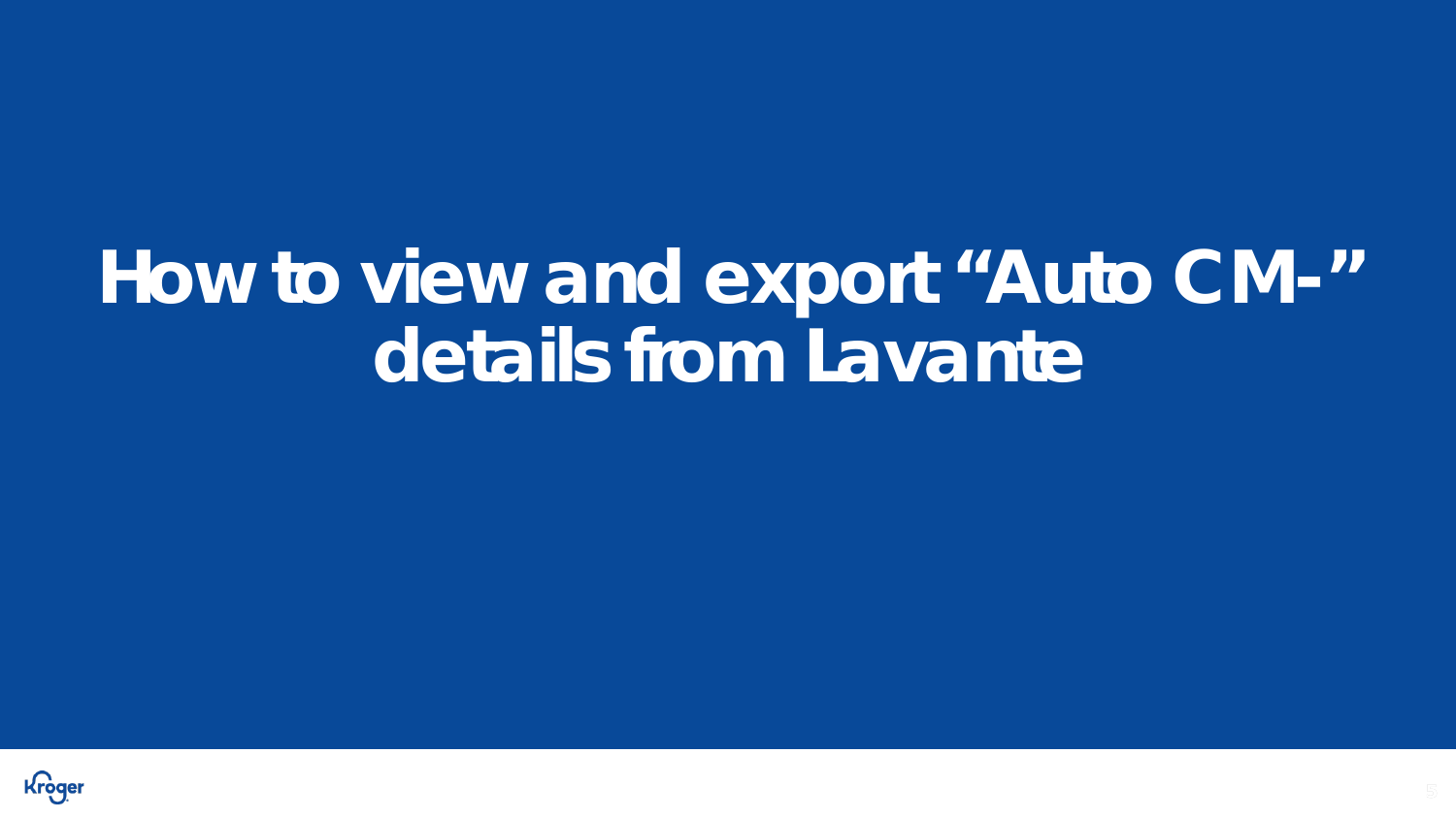#### **Step One: Locate "Invoices" in the Transactions Menu**

| LAVANTE            |                                                                                                                  |                 |                                     |                                                             |           | ℯ<br>Supplier View $\sim$<br>Your Logo<br>here |
|--------------------|------------------------------------------------------------------------------------------------------------------|-----------------|-------------------------------------|-------------------------------------------------------------|-----------|------------------------------------------------|
| <b>HOME</b>        | TRANSACTIONS -                                                                                                   | <b>MESSAGES</b> | ADMIN -                             |                                                             |           |                                                |
| <b>HOME</b>        | Invoices                                                                                                         |                 |                                     |                                                             |           | <b>Public Profile Settings</b>                 |
| <b>Help/FA</b>     | Payments                                                                                                         |                 | Click "Payments"                    |                                                             |           |                                                |
|                    | Claims                                                                                                           |                 |                                     |                                                             |           |                                                |
| <b>Getting St</b>  | Promo allowances                                                                                                 |                 | <b>Task Description</b>             | <b>Customer Name</b>                                        | ID        | <b>Date Received</b>                           |
| Rec<br>冎<br>Nay    | <b>Invoice errors</b>                                                                                            |                 | Please complete your profile        | Kroger                                                      | I-3066102 | 11/13/2019                                     |
| $\blacksquare$ Rec | <b>Coupon deductions</b>                                                                                         | on a            |                                     |                                                             |           |                                                |
| 一<br>—             | Recorded Training - Greating, viewing, and<br>Updating a Claim<br><b>Decorded Training - Unloading an Unnaid</b> |                 | Invitations to complete information | Status of Invitation ▼<br>Kroger<br>$\overline{\mathbf{v}}$ |           |                                                |

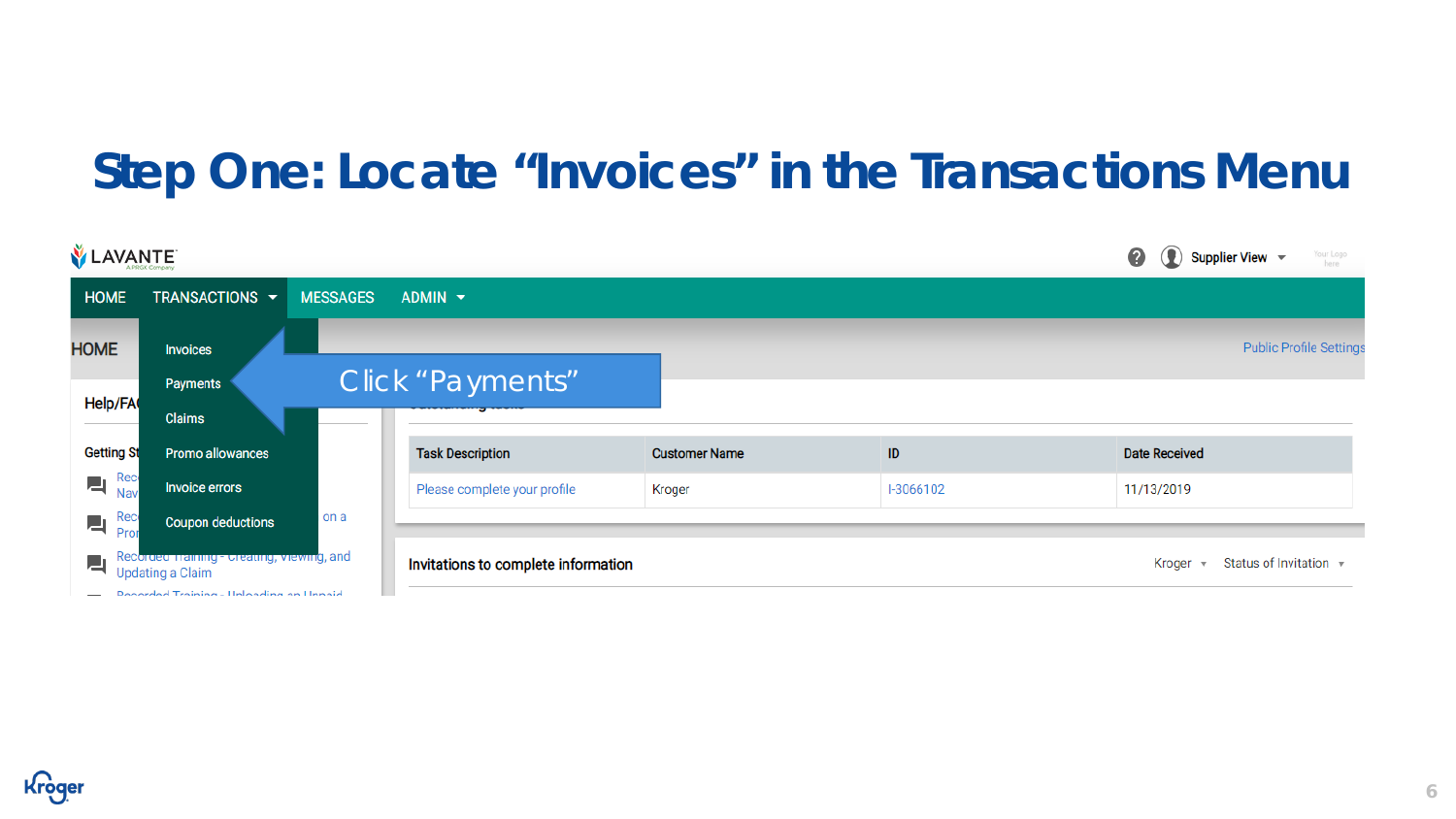### **Step Two: Search Original Invoice Number**

| LAVANTE                                                                                                                                                                                                                                                             | Supplier View -<br>Your Logo<br>here                                      |
|---------------------------------------------------------------------------------------------------------------------------------------------------------------------------------------------------------------------------------------------------------------------|---------------------------------------------------------------------------|
| TRANSACTIONS +<br><b>MESSAGES</b><br>ADMIN $\blacktriangledown$<br><b>HOME</b>                                                                                                                                                                                      |                                                                           |
| Home > Transactions > Invoices<br><b>INVOICES</b>                                                                                                                                                                                                                   | Add new $\blacktriangleright$<br>Kroger $\sim$<br><b>Select Customer:</b> |
| <b>Basic Search</b><br><b>Advanced Search</b><br><b>Invoices</b>                                                                                                                                                                                                    |                                                                           |
| Invoice category:<br>Select one or more<br>Q<br><b>Associated Deductions:</b><br>2<br>Select<br>$\overline{\mathbf{w}}$<br>$\sim$<br>$-0.000$<br>Invoice number:<br>Enter Invoice Number shown after Auto-CM<br>7203062<br>Payment ref #:<br><b>Invoice Status:</b> |                                                                           |

**Kroge** 

#### • Hit Enter or Scroll down to click "Search" at the bottom of search bar

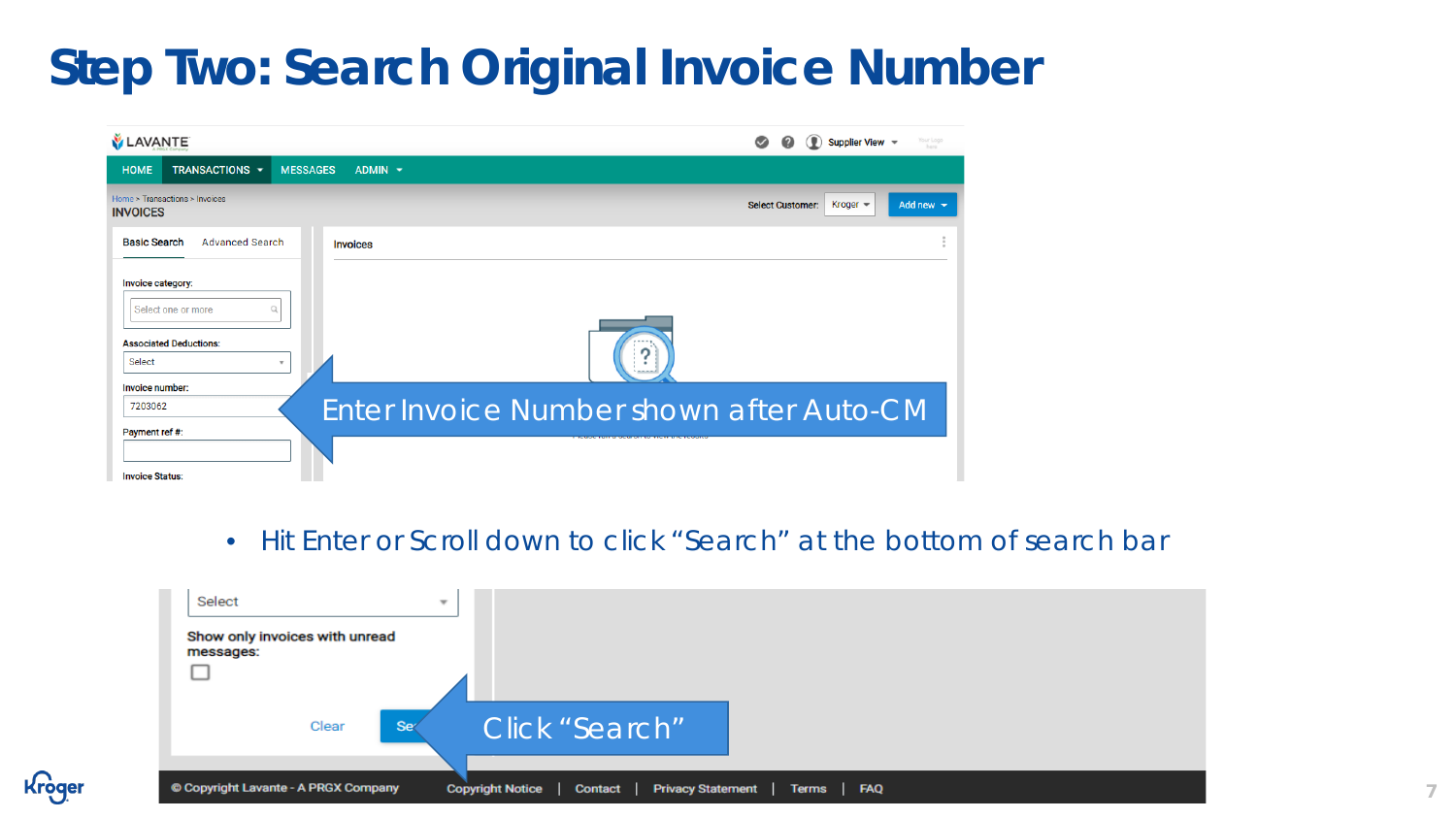## **Step Three: Open Original Invoice Number**



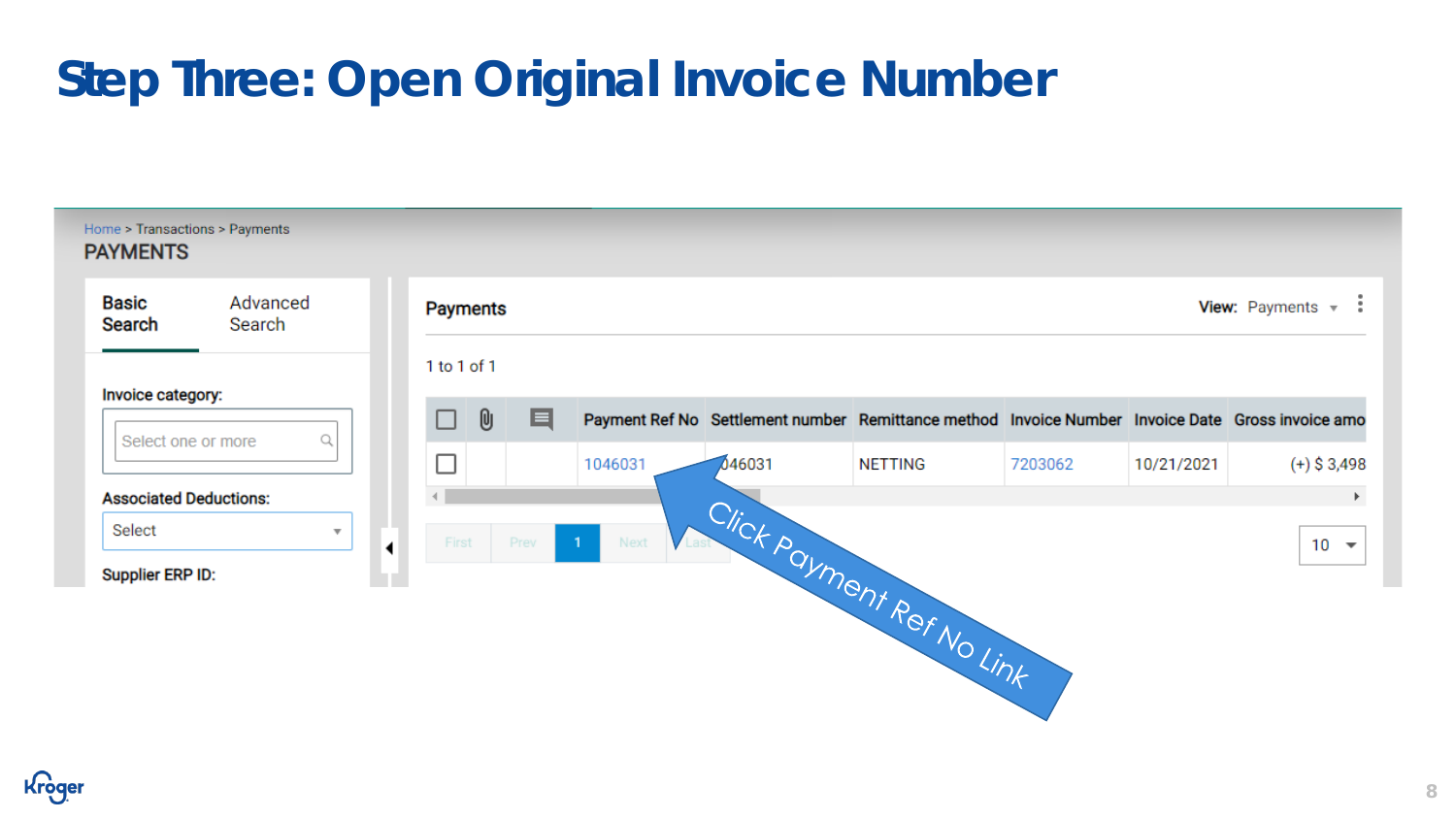#### **Step Four: View "Associated Deduction" Line Details**

|                                                       | Invoice Payment Detail: 1046031      |                                           |              |                                                  |                                               |                     |                          |                                     |                             |                                      |                  |  |  |  |  |
|-------------------------------------------------------|--------------------------------------|-------------------------------------------|--------------|--------------------------------------------------|-----------------------------------------------|---------------------|--------------------------|-------------------------------------|-----------------------------|--------------------------------------|------------------|--|--|--|--|
| 1046031                                               | Payment Ref No<br><b>Paid Amount</b> |                                           |              |                                                  |                                               |                     |                          |                                     |                             |                                      |                  |  |  |  |  |
| <b>Payment Ref Date</b><br>11/08/2021                 |                                      |                                           |              |                                                  | $(+)$ \$0.00                                  | <b>Check Amount</b> |                          |                                     |                             |                                      |                  |  |  |  |  |
| <b>Remittance method</b><br><b>NETTING</b>            |                                      |                                           |              | <b>Gross Invoice Amount</b><br>$(+)$ \$ 3,498.76 |                                               |                     |                          |                                     |                             |                                      |                  |  |  |  |  |
| Settlement number<br>1046031                          |                                      |                                           |              | <b>Discount Amount</b><br>$(+)$ \$0.00           |                                               |                     |                          |                                     |                             |                                      |                  |  |  |  |  |
| <b>Invoice Number</b><br>7203062                      |                                      |                                           |              | <b>Deduction Amount</b>                          |                                               |                     |                          | Location<br><b>Compton Creamery</b> |                             |                                      |                  |  |  |  |  |
| <b>Invoice Date</b><br>10/21/2021                     |                                      |                                           |              |                                                  | <b>Net Invoice Amount</b><br>$(+)$ \$3,498.76 |                     |                          |                                     | Payee #                     |                                      |                  |  |  |  |  |
| <b>Supplier site</b>                                  |                                      |                                           |              |                                                  |                                               |                     |                          |                                     | <b>PO Number</b><br>1062806 |                                      |                  |  |  |  |  |
|                                                       |                                      | View Associated                           |              |                                                  |                                               |                     |                          |                                     | <b>Source ERP</b><br>Oracle |                                      |                  |  |  |  |  |
| <b>Associated Deductions</b>                          |                                      |                                           |              |                                                  |                                               |                     |                          |                                     |                             |                                      | $E$ Export       |  |  |  |  |
| Line No <sup><math>\div</math></sup> UPC <sup>+</sup> |                                      | Item Description + Adj Qty + Unit Price + |              |                                                  | Adj Amt <sup>↓</sup> Code <sup>↓</sup>        |                     | <b>Adjustment Reason</b> | $\div$ RTV# $\div$                  | <b>PO Creation Date</b> ♦   | Original Invoice Number <sup>*</sup> | Source PO Number |  |  |  |  |
|                                                       |                                      |                                           | $\mathbf{1}$ |                                                  | $$-1717.98$ (-) \$1717.98                     | 06D                 | UPC Discrepancy/Shortage |                                     |                             | 7203062                              | 1062806          |  |  |  |  |

UPC Discrepancy/Shortage...

7203062

1062806

1 \$-1780.80 (-) \$1780.80 06D

Kroger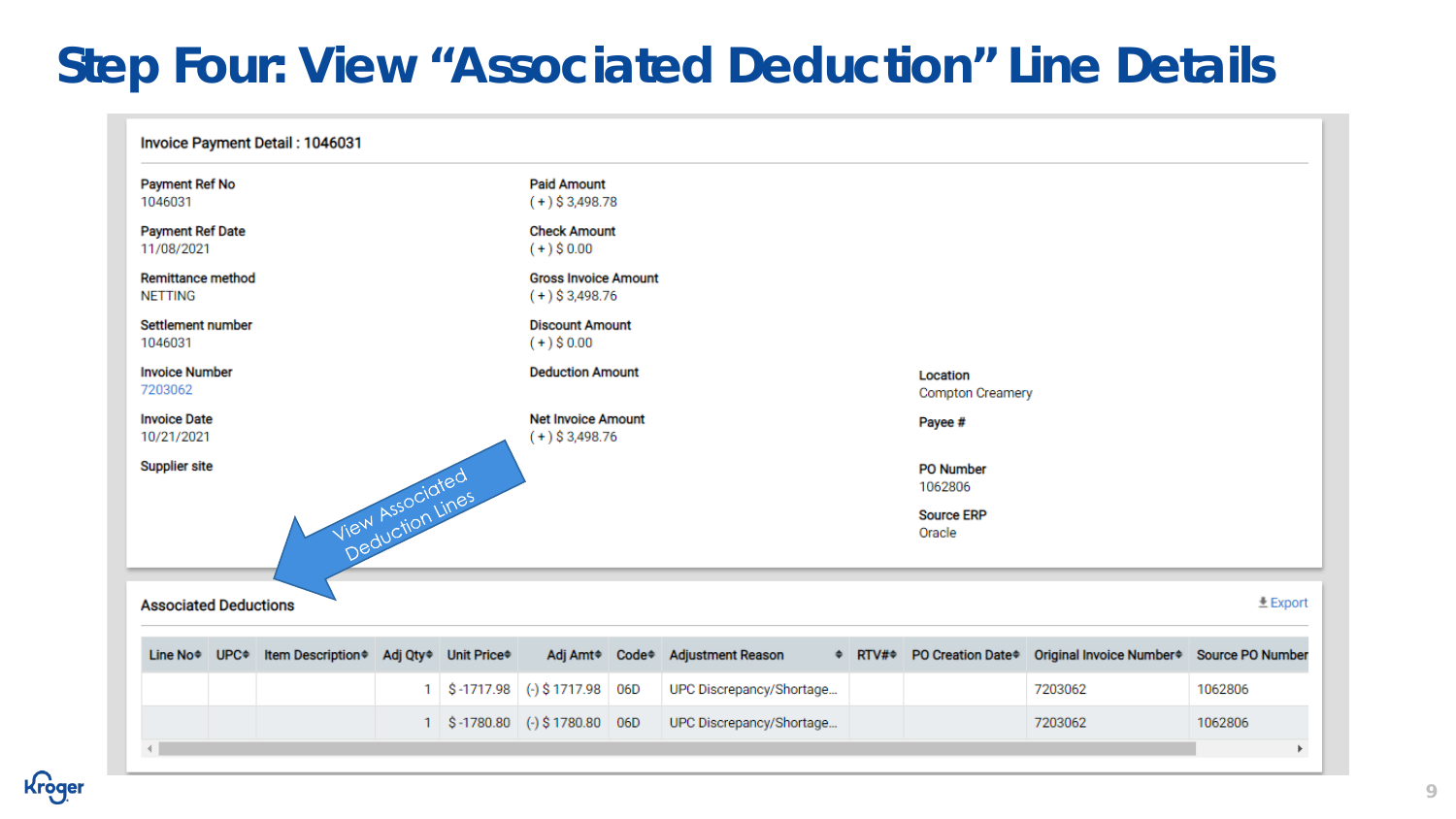• Use your "Transactions" drop down to navigate to the "Payment Screen"

| LAVANTE           |                                                                                                                        |                 |                                     |                      |                  | 0<br>Supplier View $\sim$                                   | Your Logo<br>here |
|-------------------|------------------------------------------------------------------------------------------------------------------------|-----------------|-------------------------------------|----------------------|------------------|-------------------------------------------------------------|-------------------|
| <b>HOME</b>       | TRANSACTIONS -                                                                                                         | <b>MESSAGES</b> | ADMIN $\blacktriangledown$          |                      |                  |                                                             |                   |
| <b>HOME</b>       | <b>Invoices</b>                                                                                                        |                 |                                     |                      |                  | <b>Public Profile Settings</b>                              |                   |
|                   | Payments                                                                                                               |                 | Click "Payments"                    |                      |                  |                                                             |                   |
| <b>Help/FA</b>    | Claims                                                                                                                 |                 |                                     |                      |                  |                                                             |                   |
| <b>Getting St</b> | Promo allowances                                                                                                       |                 | <b>Task Description</b>             | <b>Customer Name</b> | ID               | <b>Date Received</b>                                        |                   |
| Rec<br>Nav<br>口   | <b>Invoice errors</b>                                                                                                  |                 | Please complete your profile        | Kroger               | <b>I-3066102</b> | 11/13/2019                                                  |                   |
| Rec<br>Pro<br>冎   | <b>Coupon deductions</b>                                                                                               | on a            |                                     |                      |                  |                                                             |                   |
| 一                 | Recorded framing - Greating, viewing, and<br><b>Updating a Claim</b><br><b>Decorded Training - Unloading an Unnaid</b> |                 | Invitations to complete information |                      |                  | Status of Invitation ▼<br>Kroger<br>$\overline{\mathbf{v}}$ |                   |



#### Continued on Next Slide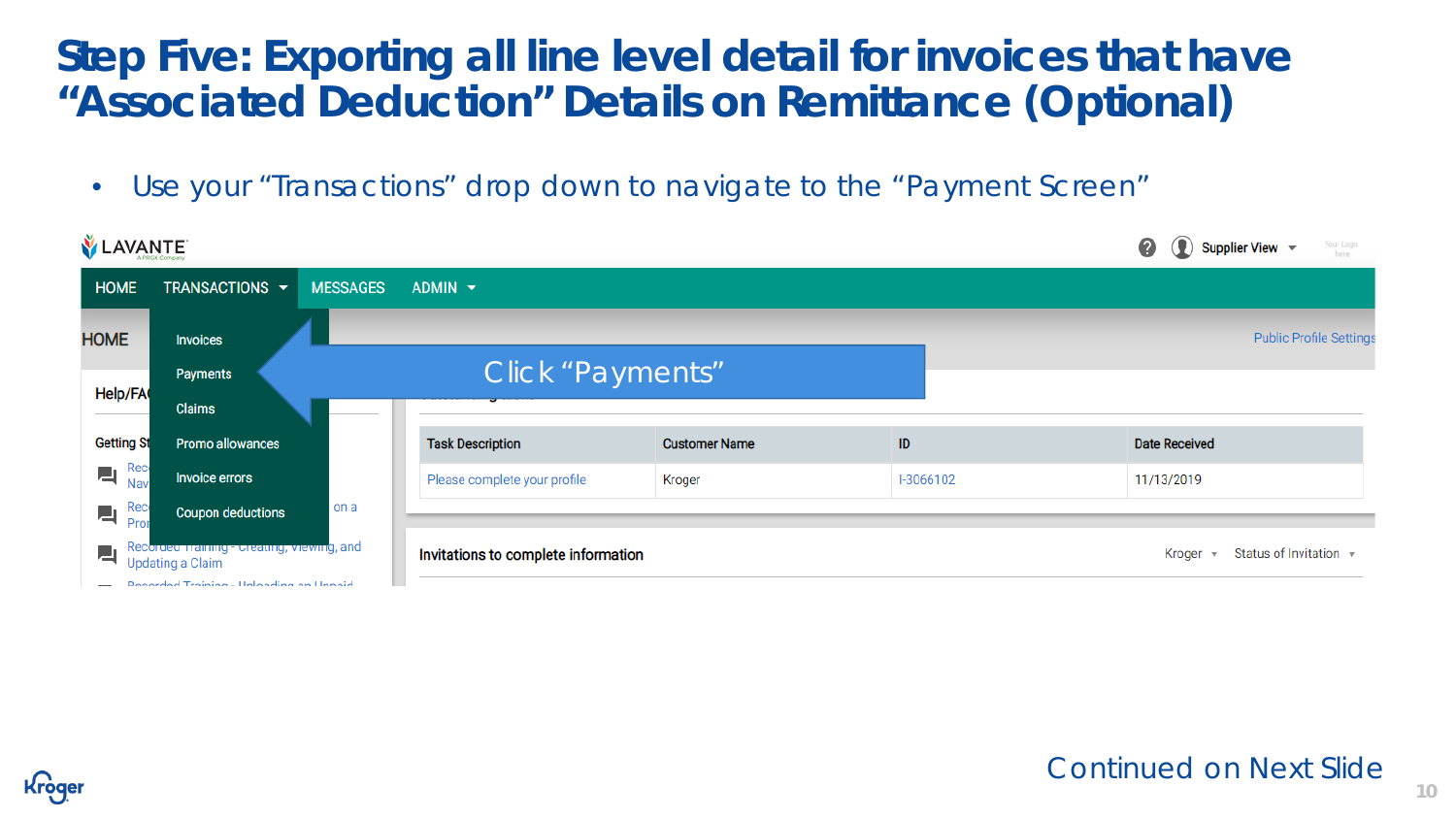

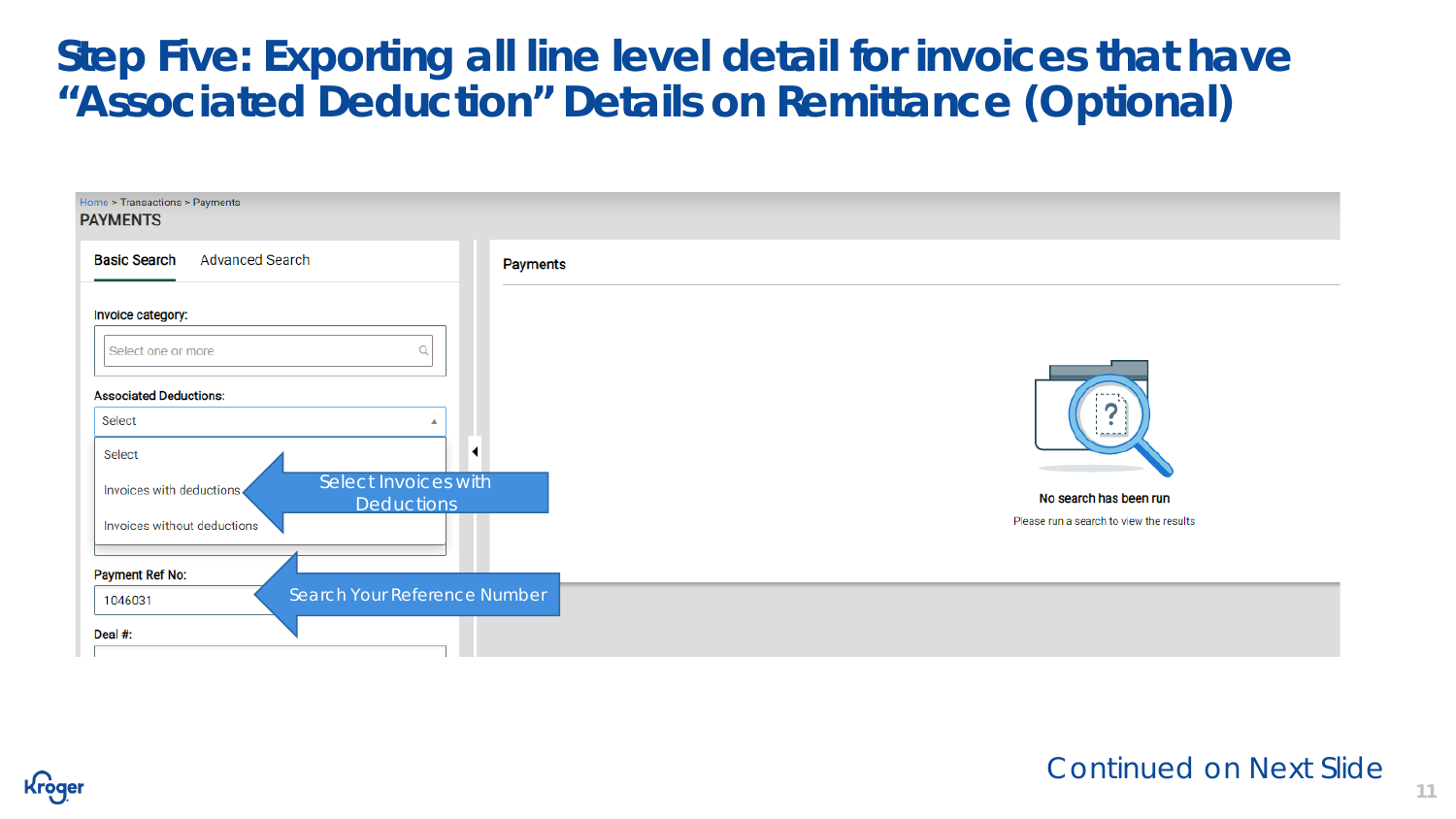| 1 to 10 of 128 |                    |                    |                                        |                                                                         |  | $\mathbf{z}$                                                       |                         | Export                           |  |
|----------------|--------------------|--------------------|----------------------------------------|-------------------------------------------------------------------------|--|--------------------------------------------------------------------|-------------------------|----------------------------------|--|
| $\Theta$<br>口  | Payment Ref No *   | Settlement number* | Remittance method®                     | Gro<br>Irv<br><b>Click Download</b>                                     |  | CSV<br>PDF<br>85<br>$\mathbf{x}$<br>Download associated deductions |                         | Discount Amount <sup>®</sup> Net |  |
| □<br>□         | 1046031<br>1046031 | 1046031<br>1046031 | ORA_AP/AR Netting<br>ORA_AP/AR Netting | <b>Associated Deductions</b><br><b>S7</b><br>579464376_827373 10/10/202 |  | <b>STATISTICS</b><br>$(.)$ \$ 21.21                                | <b>Window</b><br>\$0.00 | \$0.00<br>\$0.00                 |  |
| □              | 1046031            | 1046031            | ORA_AP/AR Netting                      | 579425935_827373 10/06/2021                                             |  | $( - )$ \$ 0.03                                                    | \$0.00                  | \$0.00                           |  |
| □              | 1046031            | 1046031            | ORA_AP/AR Netting                      | 579464374_827373 10/10/2021                                             |  | $(-)$ \$ 45.56                                                     | \$0.00                  | \$0.00                           |  |
| □              | 1046031            | 1046031            | ORA_AP/AR Netting                      | 579475746_827373 10/12/2021                                             |  | $(.)$ \$ 55.43                                                     | \$0.00                  | \$0.00                           |  |
| □              | 1046031            | 1046031            | ORA_AP/AR Netting                      | 579453948 827373 10/09/2021                                             |  | $(-)$ \$ 0.03                                                      | \$0.00                  | \$0.00                           |  |
| □              | 1046031            | 1046031            | ORA_AP/AR Netting                      | 579452000_827373 10/08/2021                                             |  | $(.)$ \$ 0.03                                                      | \$0.00                  | \$0.00                           |  |
| □              | 1046031            | 1046031            | ORA_AP/AR Netting                      | 579423666_827373 10/06/2021                                             |  | $( - )$ \$ 0.06                                                    | \$0.00                  | \$0.00                           |  |
| □              | 1046031            | 1046031            | ORA_AP/AR Netting                      | 579479778_827373 10/12/2021                                             |  | $( - )$ \$ 0.03                                                    | \$0.00                  | \$0.00                           |  |
| □              | 1046031            | 1046031            | ORA_AP/AR Netting                      | 579452001_827373 10/08/2021                                             |  | $(.)$ \$ 0.03                                                      | \$0.00                  | \$0.00                           |  |

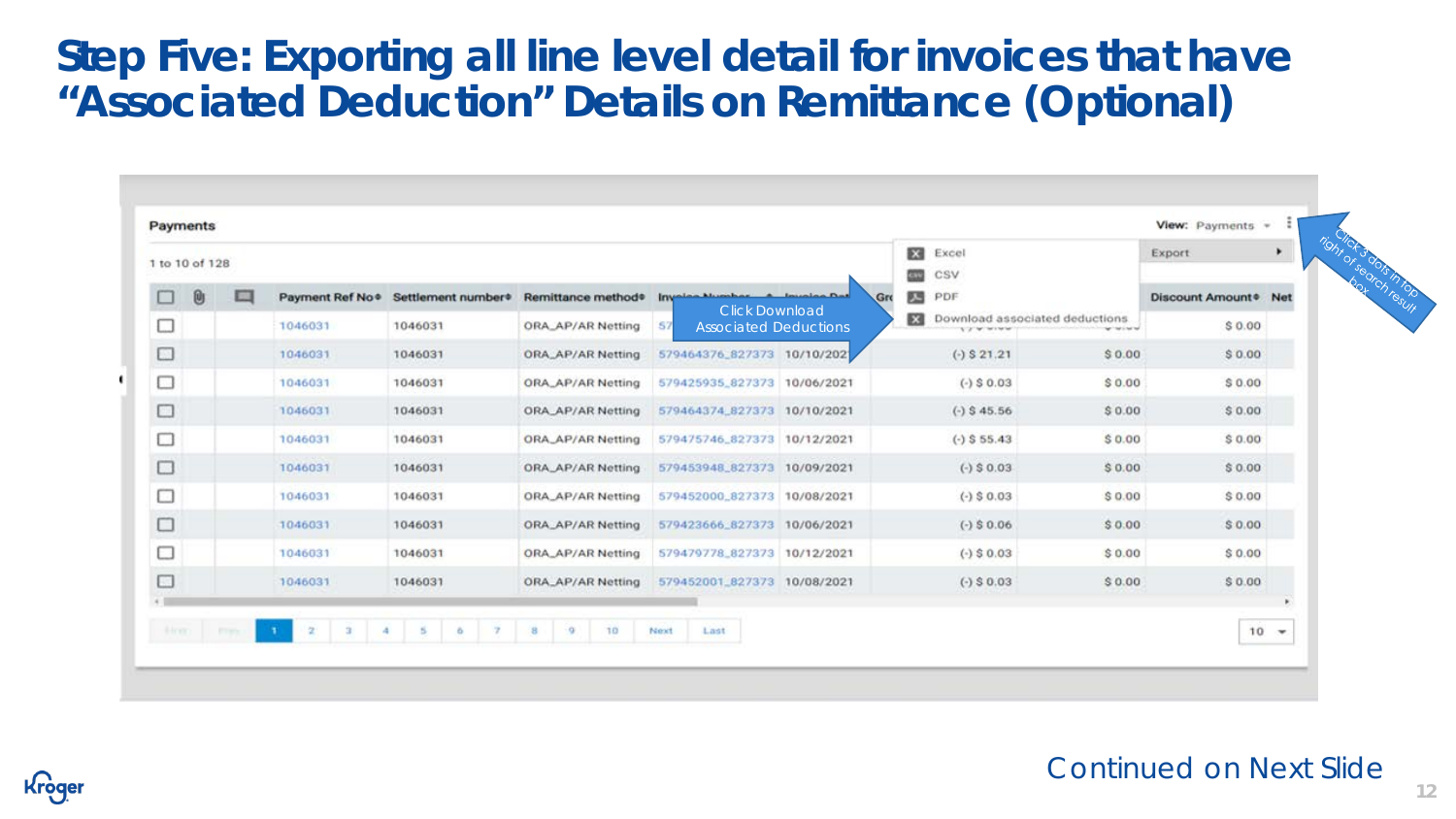• An orange banner will appear at the bottom of your screen



- The "Downloaded Files" box will appear on your screen.
- Click file to open once it shows "Completed" (this may take a few minutes depending on size and your download speed)

| <b>File name</b>       | Downloaded on           | Downloaded by | Download type             | No of records | <b>Download status</b> |
|------------------------|-------------------------|---------------|---------------------------|---------------|------------------------|
| Pay_Ded_3000034_23Nov2 |                         |               | Payment deduction lines   | 128           | Completed              |
| Pay_Ded_3000034_23Nov2 |                         |               | Payment deduction lines 3 |               | Completed              |
| Pay_Ded_3000034_03Nov2 | Click File Name to Open |               | Payment deduction lines   |               | Completed              |

#### Payments

Click Here

**13**

×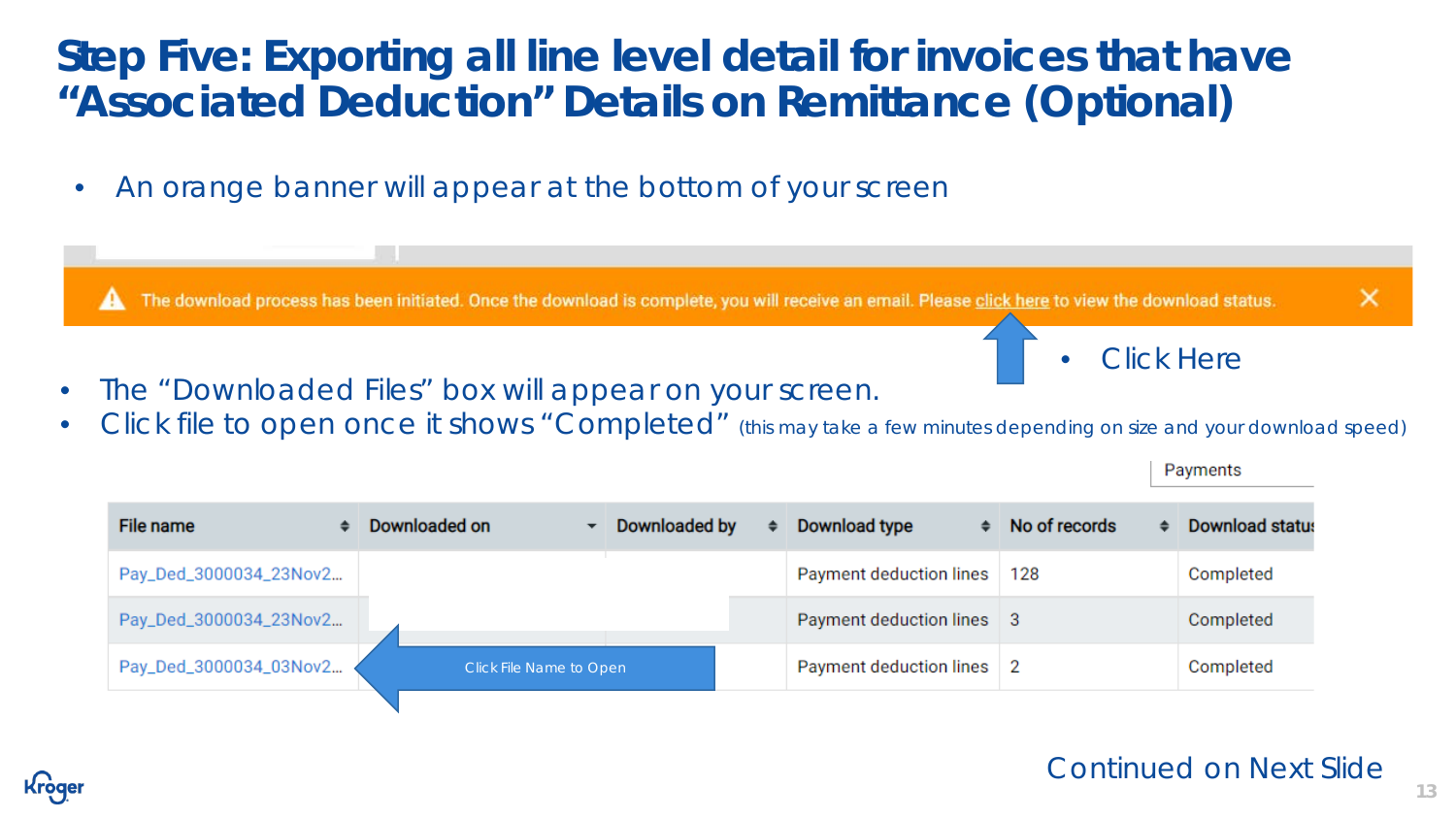• Download will automatically start in your browser and file will appear at the bottom of your screen.

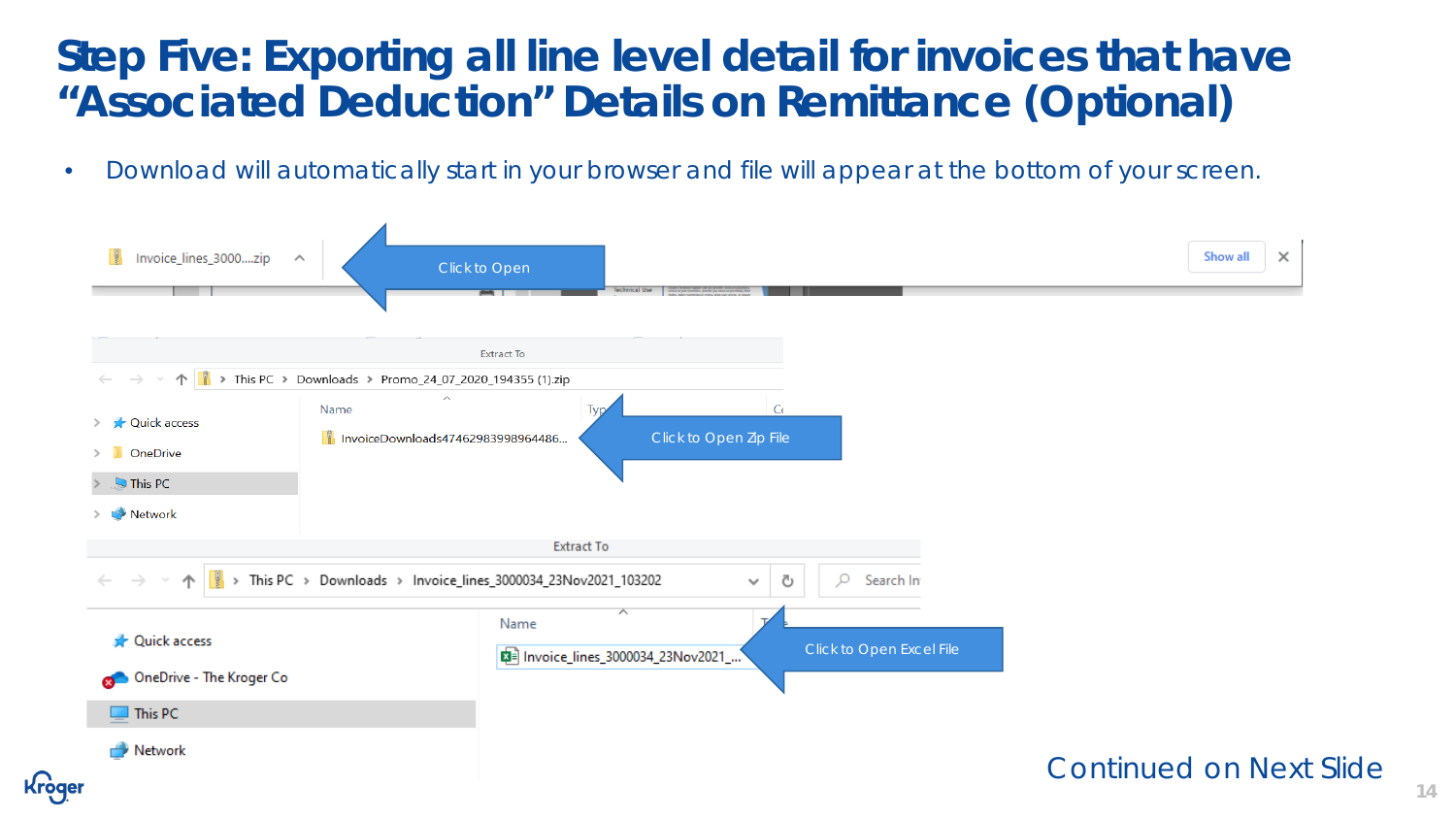- Invoices that contain "Associated Deduction Detail will export with each line of detail separated.
- This is the same date from the invoice screen.

| Q2 |           | $\times$<br>$\sim$   |              |         |                     |                                 |            |                         |                   |             |      |                                           |                       |       |
|----|-----------|----------------------|--------------|---------|---------------------|---------------------------------|------------|-------------------------|-------------------|-------------|------|-------------------------------------------|-----------------------|-------|
|    |           |                      | N 7          |         |                     |                                 |            |                         |                   |             |      |                                           | AA                    |       |
|    | PO Number | <b>Division</b>      | <b>Store</b> | Payee # | <b>Invoice Date</b> | <b>Invoice Location Line No</b> | <b>UPC</b> | Item Descriptio Adj Qty | <b>Unit Price</b> | Adj Amt     | Code | <b>Adjustment Rea RTV#</b>                | PO Creation Di Origin |       |
|    | 1062806   | 750 - Compton 001299 |              |         | 10/21/2021          |                                 |            |                         | $-1717.98$        | 1717.98 06D |      | UPC Discrepancy/Shortage/Do Not Stock ITM |                       | 72030 |
|    | 1062806   | 750 - Compton 001299 |              |         | 10/21/2021          |                                 |            |                         | $-1780.8$         | 1780.8 06D  |      | UPC Discrepancy/Shortage/Do Not Stock ITM |                       | 72030 |
|    |           |                      |              |         |                     |                                 |            |                         |                   |             |      |                                           |                       |       |
|    |           |                      |              |         |                     |                                 |            |                         |                   |             |      |                                           |                       |       |
|    |           |                      |              |         |                     |                                 |            |                         |                   |             |      |                                           |                       |       |
|    |           |                      |              |         |                     |                                 |            |                         |                   |             |      |                                           |                       |       |